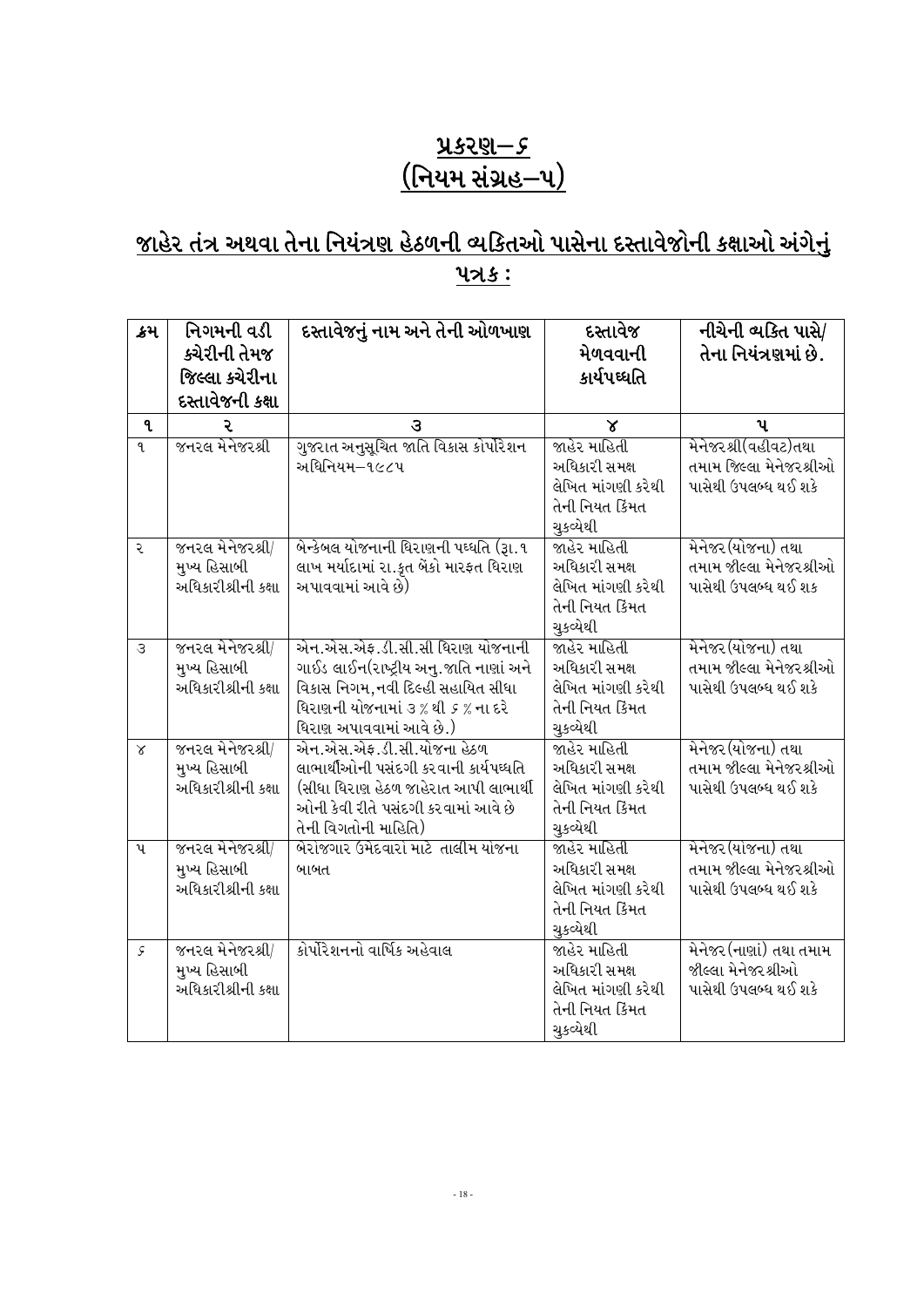| ৩          | જનરલ મેનેજરશ્રી/<br>મુખ્ય હિસાબી<br>અધિકારીશ્રીની કક્ષા | નિગમની ખરીદપઘ્ઘતિની વિગત                                                                                                              | જાહેર માહિતી<br>અધિકારી સમક્ષ<br>લેખિત માંગણી કરેથી<br>તેની નિયત કિંમત<br>ચુકવ્યેથી | મેનેજર (યોજના) પાસેથી<br>ઉપલબ્ધ થઈ શકે                     |
|------------|---------------------------------------------------------|---------------------------------------------------------------------------------------------------------------------------------------|-------------------------------------------------------------------------------------|------------------------------------------------------------|
| $\epsilon$ | જનરલ મેનેજરશ્રી/<br>મુખ્ય હિસાબી<br>અધિકારીશ્રીની કક્ષા | નિગમના ભરતી નિયમો                                                                                                                     | જાહેર માહિતી<br>અધિકારી સમક્ષ<br>લેખિત માંગણી કરેથી<br>તેની નિયત કિંમત<br>ચુકવ્યેથી | મેનેજર (વહીવટ) તમામ<br>જિલ્લા મેનેજરશ્રીઓ<br>ઉપલબ્ધ થઈ શકે |
| $\epsilon$ | જનરલ મેનેજરશ્રી/<br>મુખ્ય હિસાબી<br>અધિકારીશ્રીની કક્ષા | મહેકમ વિષયક બાબતો                                                                                                                     | જાહેર માહિતી<br>અધિકારી સમક્ષ<br>લેખિત માંગણી કરેથી<br>તેની નિયત કિંમત<br>ચુકવ્યેથી | મેનેજર (વહીવટ) પાસેથી<br>ઉપલબ્ધ થઈ શકે                     |
| 90         | જનરલ મેનેજરશ્રી/<br>મુખ્ય હિસાબી<br>અધિકારીશ્રીની કક્ષા | ખાસ કેન્દ્રિય સહાયક–સબસીડી વિષયક<br>(ગરીબી રીખા હેઠળના લાભાર્થીઓને ૫૦ %<br>ના ધોરશે વધુમાં વધુ રૂા.૧૦૦૦૦/–<br>સબસીડી આપવામાં આવે છે.) | જાહેર માહિતી<br>અધિકારી સમક્ષ<br>લેખિત માંગણી કરેથી<br>તેની નિયત કિંમત<br>ચુકવ્યેથી | મેનેજર(નાણાં) પાસેથી<br>ઉપલબ્ધ થઈ શકે                      |
| ٩q         | જનરલ મેનેજરશ્રી/<br>મુખ્ય હિસાબી<br>અધિકારીશ્રીની કક્ષા | કચેરીની હિસાબી પઘ્ધતિ વિષયક                                                                                                           | જાહેર માહિતી<br>અધિકારી સમક્ષ<br>લેખિત માંગણી કરેથી<br>તેની નિયત કિંમત<br>ચુકવ્યેથી | મેનેજર (નાણાં) પાસેથી<br>ઉપલબ્ધ થઈ શકે                     |
| ૧૨         | જનરલ મેનેજરશ્રી/<br>મુખ્ય હિસાબી<br>અધિકારીશ્રીની કક્ષા | કચેરી કાર્યપઘ્ધતિના નિયમ વિષયક                                                                                                        | જાહેર માહિતી<br>અધિકારી સમક્ષ<br>લેખિત માંગણી કરેથી<br>તેની નિયત કિંમત<br>ચુકવ્યેથી | મેનેજર (વહીવટ) પાસેથી<br>ઉપલબ્ધ થઈ શકે                     |
| qз         | જનરલ મેનેજરશ્રી/<br>મુખ્ય હિસાબી<br>અધિકારીશ્રીની કક્ષા | કોર્પોરેશનની વસુલાતની સ્થિતિ વિષયક                                                                                                    | જાહેર માહિતી<br>અધિકારી સમક્ષ<br>લેખિત માંગણી કરેથી<br>તેની નિયત કિંમત<br>ચુકવ્યેથી | મેનેજર(વસુલાત) પાસેથી<br>ઉપલબ્ધ થઈ શકે                     |
| $\delta$   | જનરલ મેનેજરશ્રી/<br>મુખ્ય હિસાબી<br>અધિકારીશ્રીની કક્ષા | જિલ્લા કક્ષાએ વસુલાતની સ્થિતિ વિષયક                                                                                                   | જાહેર માહિતી અધિકારી<br>સમક્ષ લેખિત માંગણી<br>કરેથી તેની નિયત કિંમત<br>ચુકવ્યેથી    | જિલ્લા મેનેજરશ્રીઓ<br>પાસેથી ઉપલબ્ધ થઈ શકે                 |
| ૧૫         | જનરલ મેનેજરશ્રી/<br>મુખ્ય હિસાબી<br>અધિકારીશ્રીની કક્ષા | કોર્પોરેશન તરફથી થયેલ ધિરાણ વિષયક                                                                                                     | જાહેર માહિતી<br>અધિકારી સમક્ષ<br>લેખિત માંગણી કરેથી<br>તેની નિયત કિંમત<br>ચુકવ્યેથી | મેનેજર (યોજના) પાસેથી<br>ઉપલબ્ધ થઈ શકે                     |
| q ç        | જનરલ મેનેજરશ્રી/<br>મુખ્ય હિસાબી<br>અધિકારીશ્રીની કક્ષા | કોર્પોરેશન તરફથી અપાયેલ સબસીડી<br>વિષયક(બેંકેબલ યોજના/ એન.એસ. એક. ડી<br>સી.યોજના હેઠળ અપાયેલ સબસીડી અંગે)                             | જાહેર માહિતી<br>અધિકારી સમક્ષ<br>લેખિત માંગણી કરેથી<br>તેની નિયત કિંમત<br>ચુકવ્યેથી | મેનેજર (નાણાં) પાસેથી<br>ઉપલબ્ધ થઈ શકે                     |